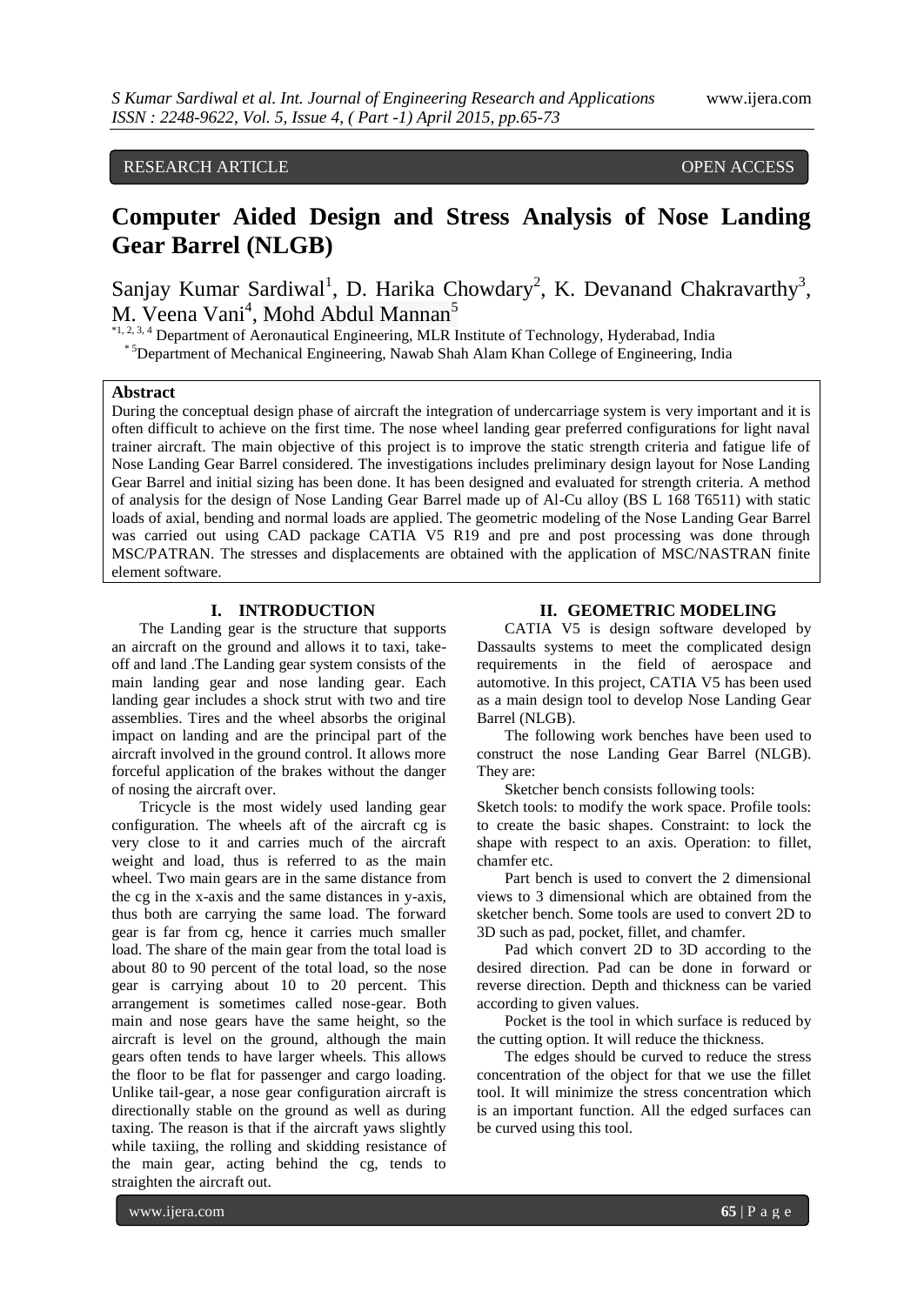*S Kumar Sardiwal et al. Int. Journal of Engineering Research and Applications* www.ijera.com *ISSN : 2248-9622, Vol. 5, Issue 4, ( Part -1) April 2015, pp.65-73*



Figure 1 figure 2 figure 3

# **III. FINITE ELEMENT MODEL**

The geometry model of landing gear was created using CATIAV5 R12 software and the extension of filename.model has been created & imported to MSC/ PATRAN, which is shown in the following figure 4. The finite element model of landing gear barrel is created using 3D solid tetrahedron 10 element through the pre-processing of MSC/Patran. The holes in the barrel are filled with RBE3 Element in order to distribute the load from connected pin to the barrel. The Finite Element Mesh is given in figure 5.





# **CONDITIONS**

One would presume that the landing gear is subjected to highest loads during loading, but in reality landing conditions are critical for only about 20% of the landing gear structure. The ground handling conditions, especially turning and taxiing are critical for the rest of structure. This is the enlarged view of the right portion of the landing gear barrel in figure 6 is meshed with Tet 10 element. Inside the hole, BAR elements are used to



transfer the load in the landing gear barrel. The loads acting on the landing gear barrel, right and left of the barrel is given in the below table. The axial load (Fx) applied at the centre of the barrel by dividing it with the number of nodes, the normal loads are applied by creating the bar elements inside the barrel hole. The load is applied on the retractable leg. The In-plane boundary conditions are all applied on the bottom of the barrel and in centre of the retractable arm.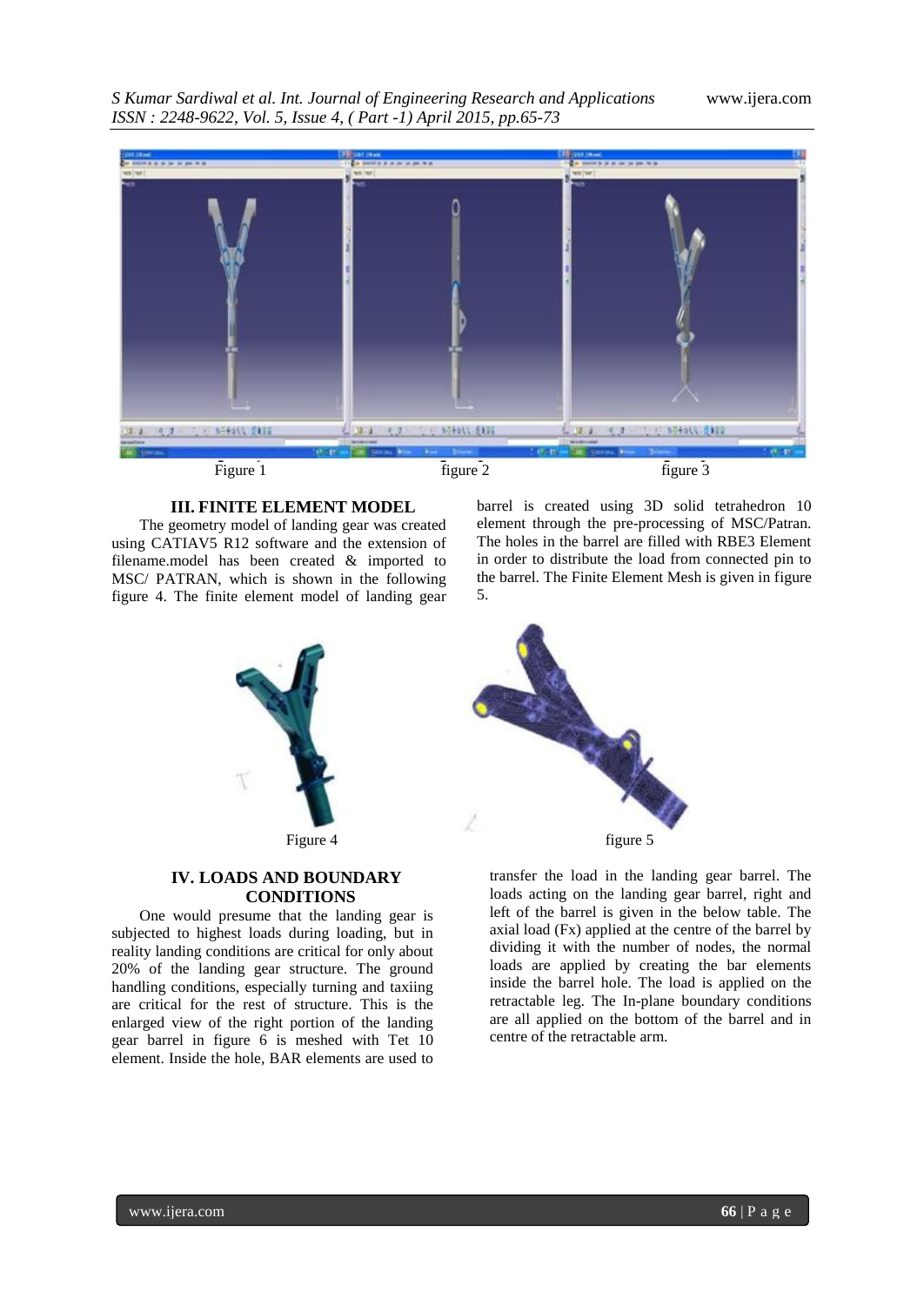|                               |                 |                   |                  |                                    | Spin-up load case       |                 |            |            |                  |
|-------------------------------|-----------------|-------------------|------------------|------------------------------------|-------------------------|-----------------|------------|------------|------------------|
| Loads N                       | R1V             | R1D               | R1S              | R2V                                | R2D                     | R2S             | <b>DBV</b> | <b>DBD</b> | <b>DBS</b>       |
| Limit                         | 190             | 1470              | 0                | 190                                | $-1470$                 | 0               | 3876       | 6034       | 0                |
| <b>Ultimate</b>               | 285             | $\overline{2}205$ | 0                | 285                                | 2205                    | 0               | 5814       | 9015       |                  |
|                               |                 |                   |                  |                                    |                         |                 |            |            |                  |
|                               |                 |                   |                  | Spring-back load case              |                         |                 |            |            |                  |
| Loads N R1V                   |                 | R1D               | R1S              | R2V                                | R <sub>2</sub> D        | R2S             | <b>DBV</b> | <b>DBD</b> | <b>DBS</b>       |
| Limit                         | 5185            | 1895              | $\boldsymbol{0}$ | 5185                               | 1895                    | 0               | $-4186$    | $-6517$    | $\boldsymbol{0}$ |
|                               | Ultimate 7777.5 | 2842.5            | $\boldsymbol{0}$ | 7777.5                             | 2842.5                  | 0               | $-6279$    | $-9775.5$  | $\boldsymbol{0}$ |
|                               |                 |                   |                  |                                    |                         |                 |            |            |                  |
| Maximum Vertical Loading case |                 |                   |                  |                                    |                         |                 |            |            |                  |
| Loads N                       | R1V             | R1D               | R1S              | R2V                                | R2D                     | R2S             | <b>DBV</b> | <b>DBD</b> | <b>DBS</b>       |
| Limit                         | 2140            | $-459$            | 0                | 2140                               | 459                     | 0               | 1521       | 2367       | 0                |
| Ultimate 3210                 |                 | 688.5             | 0                | 3210                               | $-688.5$                | 0               | 2281.5     | 3550.5     | $\boldsymbol{0}$ |
|                               |                 |                   |                  |                                    |                         |                 |            |            |                  |
|                               |                 |                   |                  | Turning right load case            |                         |                 |            |            |                  |
| Loads N                       | R1V             | R1D               | R1S              | R2V                                | R <sub>2</sub> D        | R2S             | <b>DBV</b> | <b>DBD</b> | <b>DBS</b>       |
| Limit                         | $-1150$         | 80                | 0                | 2856                               | 80                      | 801             | $-103$     | $-160$     |                  |
| Ultimate                      | 1725            | 120               | 0                | 4284                               | 120                     | 1201.5          | 1545       | 240        | O                |
|                               |                 |                   |                  |                                    |                         |                 |            |            |                  |
|                               |                 |                   |                  |                                    | Turning left load case  |                 |            |            |                  |
| Loads N                       | R1V             | R1D               | R1S              | R2V                                | R2D                     | R2S             | DBV        | <b>DBD</b> | DBS              |
| Limit                         | 2856            | 80                | $-801$           | $-1152$                            | 80                      | 0               | $-103$     | $-160$     | D                |
| Ultimate                      | 4284            | 120               | $-1201.5$        | $-1728$                            | 120                     | 0               | 154.5      | 240        | 0                |
|                               |                 |                   |                  |                                    |                         |                 |            |            |                  |
|                               |                 |                   |                  | Point braked roll at wto load case |                         |                 |            |            |                  |
| Loads N                       | R1V             | R1D               | R1S              | R2V                                | R <sub>2</sub> D        | R2S             | <b>DBV</b> | DBD        | <b>DBS</b>       |
| Limit                         | 2027            | 1920              | O                | 2027                               | 1920                    | 0               | 246        | $-383$     | 0                |
| Ultimate                      | 3040.5          | 2880              | 0                | 3040.5                             | 2880                    | 0               | 369        | $-574.5$   | 0                |
|                               |                 |                   |                  |                                    |                         |                 |            |            |                  |
|                               |                 |                   |                  |                                    | 3g taxiing load case    |                 |            |            |                  |
| Loads N                       | R1V             | R1D               | R1S              | R2V                                | R2D                     | R2S             | <b>DBV</b> | <b>DBD</b> | <b>DBS</b>       |
| Limit                         | 2556            | 240               | 0                | 2556                               | 240                     | 0               | $-308$     | $-479$     | 0                |
| Ultimate                      | 3834            | 360               | 0                | 3834                               | 360                     | 0               | $-462$     | $-718.5$   | $\mathbf 0$      |
| Towing forward load case      |                 |                   |                  |                                    |                         |                 |            |            |                  |
|                               | R1V             | R1D               | R1S              |                                    |                         | R <sub>2S</sub> | <b>DBV</b> | <b>DBD</b> |                  |
| Loads N<br>Limit              | 2556            | 240               | 0                | R2V<br>2556                        | R <sub>2</sub> D<br>240 | 0               | $-308$     | $-479$     | <b>DBS</b><br>0  |
| Ultimate                      | 3834            | 360               | 0                | 3834                               | 360                     | $\overline{0}$  | $-462$     | $-718.5$   |                  |
|                               |                 |                   |                  |                                    |                         |                 |            |            |                  |
|                               |                 |                   |                  |                                    | Towing aft load case    |                 |            |            |                  |
| Loads N                       | R1V             | R1D               | R1S              | R2V                                | R <sub>2</sub> D        | R2S             | <b>DBV</b> | <b>DBD</b> | <b>DBS</b>       |
| Limit                         | $-1443$         | $-1434$           | 0                | $-1443$                            | $-1434$                 | 0               | 4381       | 6819       |                  |
| Ultimate                      | 2164.5          | 2151              | $\mathbf{0}$     | $-2164.5$                          | $-2151$                 | 0               | 6517.5     | 10228.5    | 0                |
|                               |                 |                   |                  |                                    |                         |                 |            |            |                  |
|                               |                 |                   |                  | Towing side (1) load case          |                         |                 |            |            |                  |
| Loads N                       | R1V             | R1D               | R1S              | R2V                                | R2D                     | R2S             | <b>DBV</b> | <b>DBD</b> | <b>DBS</b>       |
| $\overline{\text{Limit}}$     | $-3009$         | 750               |                  | 4601                               | 750                     | 1976            | $-97$      | $-150$     | 0                |
| Ultimate                      | $-4513.5$       | 1125              |                  | 6901.5                             | 1125                    | 2964            | $-145.5$   | $-225$     | 0                |
|                               |                 |                   |                  |                                    |                         |                 |            |            |                  |
| Towing side (2) load case     |                 |                   |                  |                                    |                         |                 |            |            |                  |
| Loads N                       | R1V             | R1D               | R1S              | R2V                                | R2D                     | R2S             | DBV        | <b>DBD</b> | DBS              |
| Limit                         | 4601            | 750               | 1976             | -3009                              | 750                     |                 | $-97$      | $-150$     | 0                |
| Ultimate                      | 6901.5          | 1125              | 2964             | $-4513.5$                          | 1125                    | 0               | $-145.5$   | $-225$     | 0                |
|                               |                 |                   |                  |                                    |                         |                 |            |            |                  |

www.ijera.com **67** | P a g e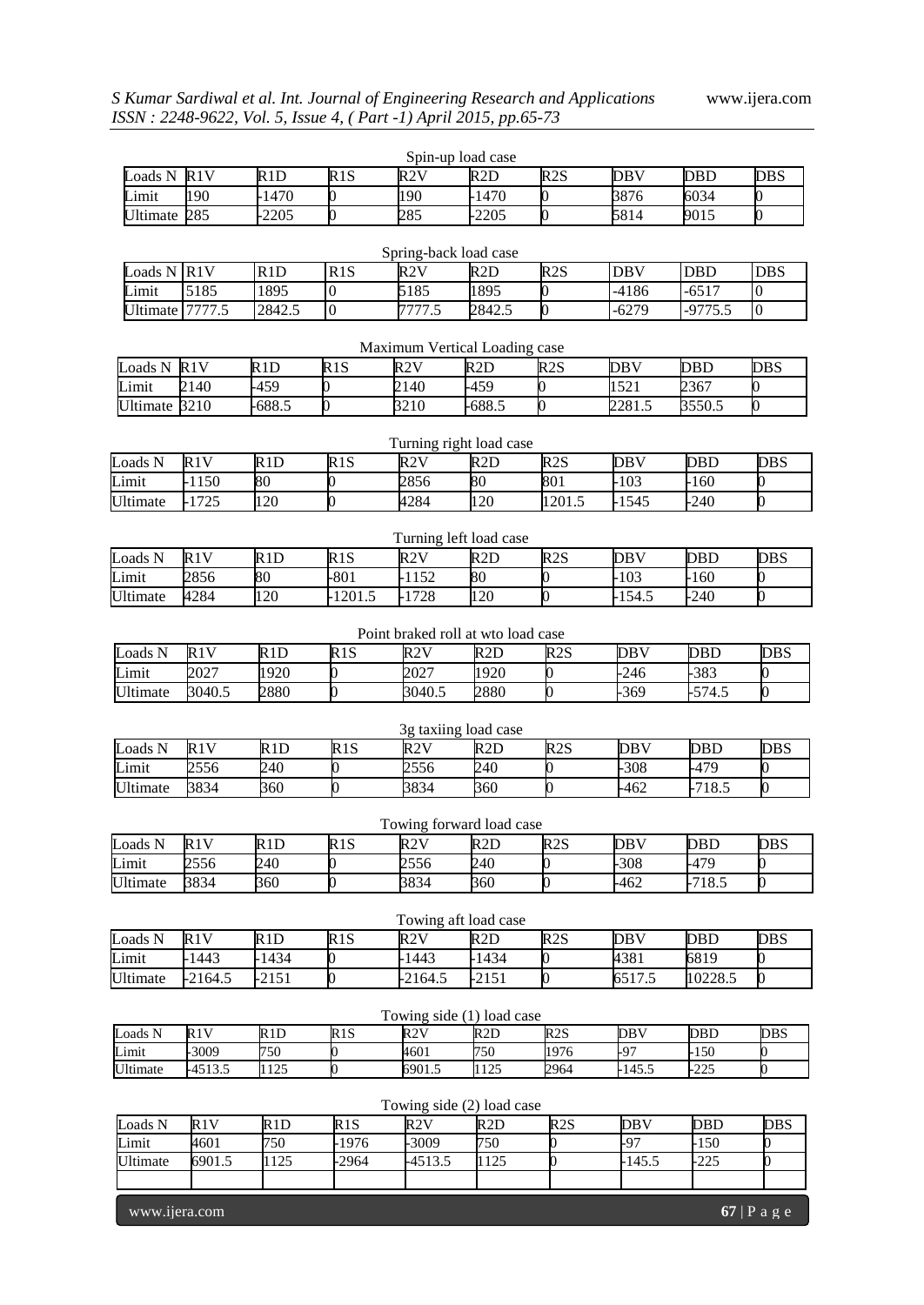

#### **V. MATERIAL**

Aluminum –Copper Alloy (BS L 168 T6511) includes copper (Cu) as the major alloying element. Silicon (Si), manganese (Mn), magnesium (Mg), nickel (Ni) and titanium (Ti) may be added to the alloys of 2xxx series as minor alloying elements. Aluminum-copper alloys are heat-treatable. Solution treatment followed by either artificial or natural aging allows considerable increasing the yield strength (4-6 times). Ductility of the alloy decreases as a result of the heat treatment. Hardening of the alloys from this group is achieved due to precipitation of the phase Al2Cu occurring during aging. Alloys of this series have very high mechanical strength after heat treatment and low corrosion resistance. For increasing corrosion resistance of parts made of aluminum-copper alloys they are clad with pure aluminum. Aluminum-copper alloys are used in aircraft structures and propellers, automotive bodies, screw fittings.

### **VI. STATIC STRESS ANALYSIS**

The job is submitted for the analysis. The required

output files are selected. The \*.bdf file is generated. Processing is done using MSC/NASTRAN.

#### >>filename.bdf scr=yes old=no news=no

The \*.fo6 file is created and it is opened using notepad to search for fatal error and warnings. If there is no fatal and warning, then we can conclude that the job is completed without error. The software MSC/NASTRAN tool calculates global stiffness matrix elemental forces from the data given in loads and boundary conditions. Then the job is subjected to analysis using MSC/NASTRAN. It interprets the matrices for the geometry and gives the displacements, stresses and strains for the model. The results can be verified by cross checking the reaction obtained from manual calculations and the reaction in the \*.fo6 file is submitted to the MSC PATRAN for the post processing. The maximum principal stress plot and displacement plot for concentrated load applied at the LANDING GEAR is shown and the load is applied at the edge of the nodes is shown. The stress plot for both cases is found to be similar.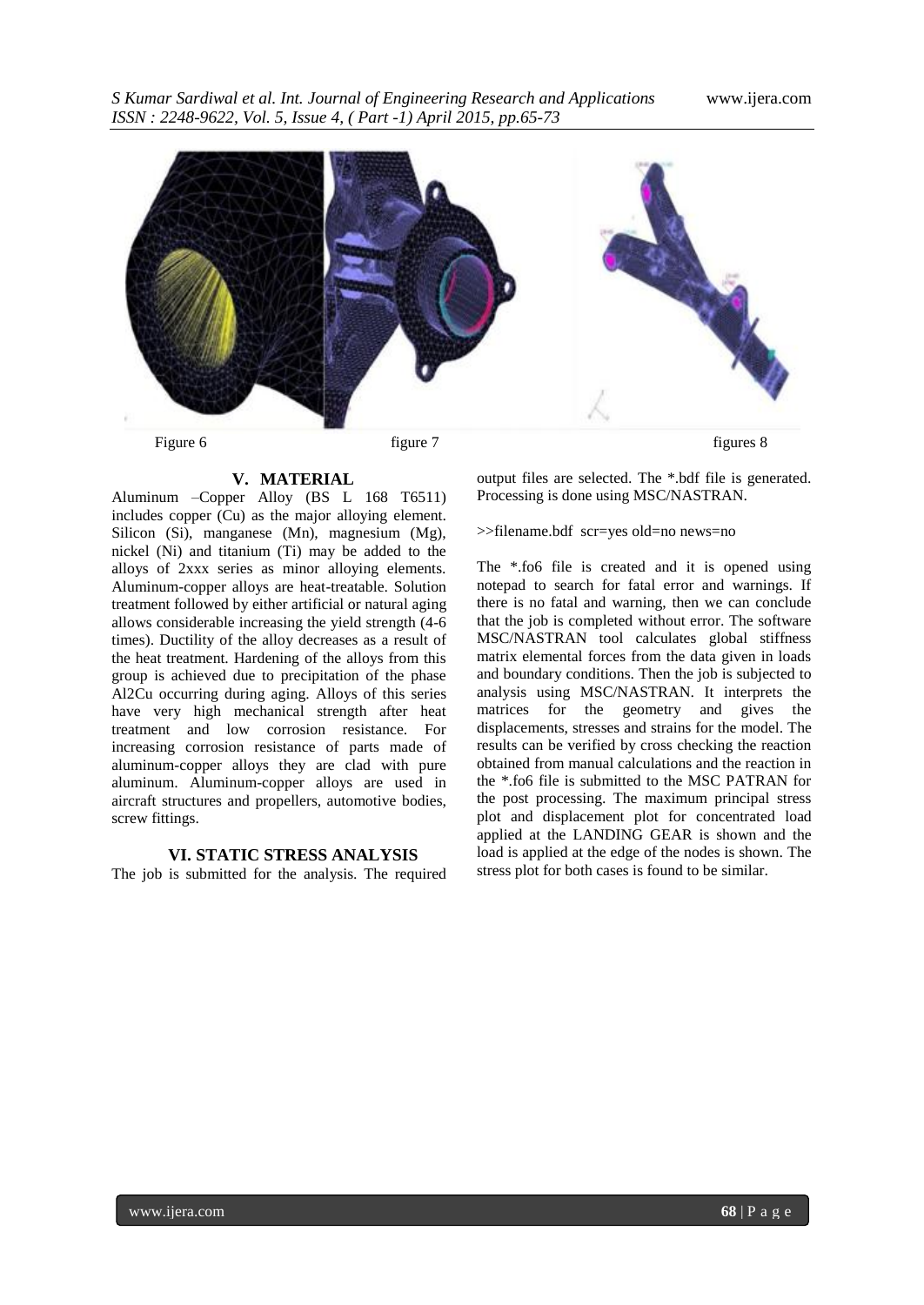

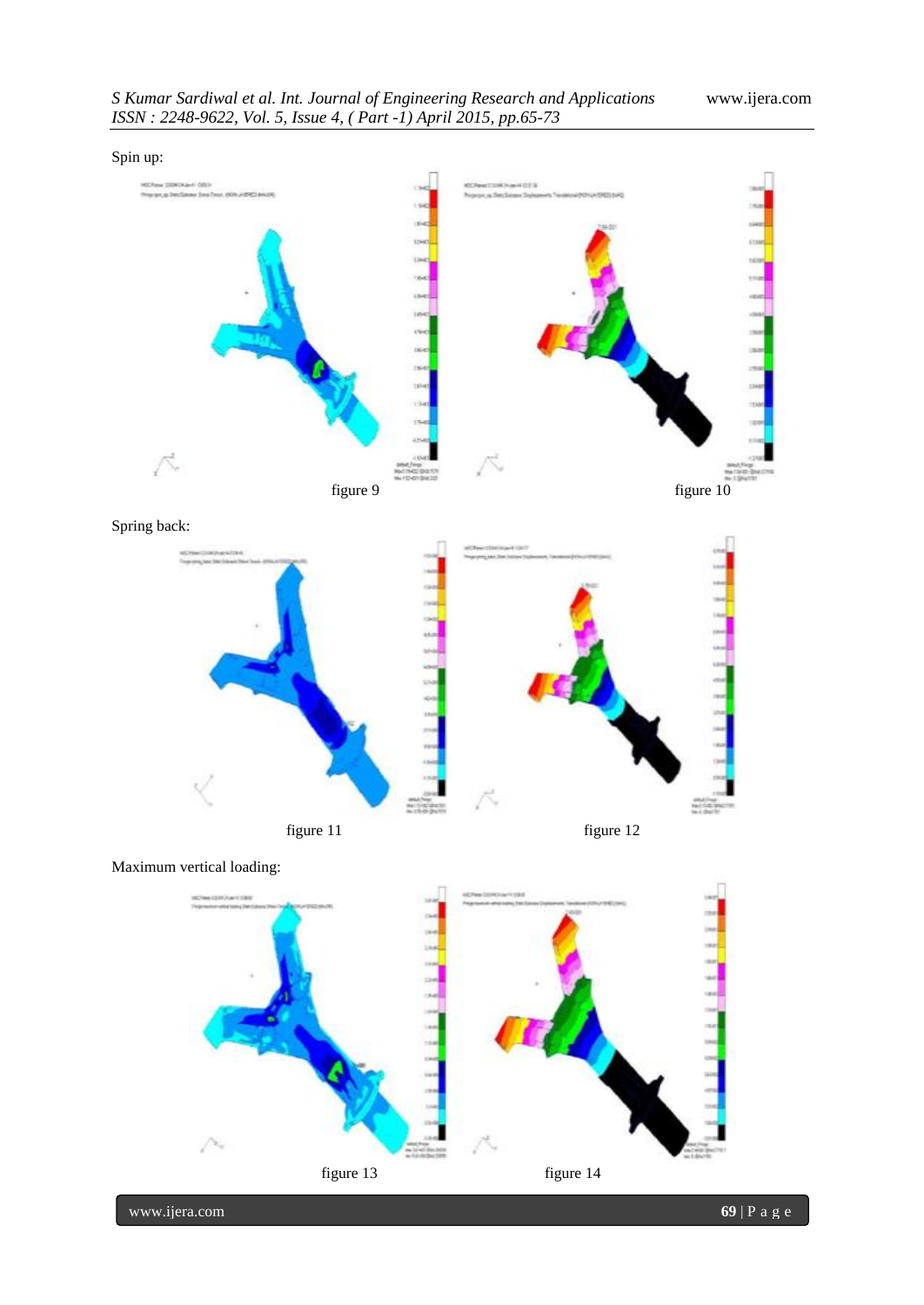

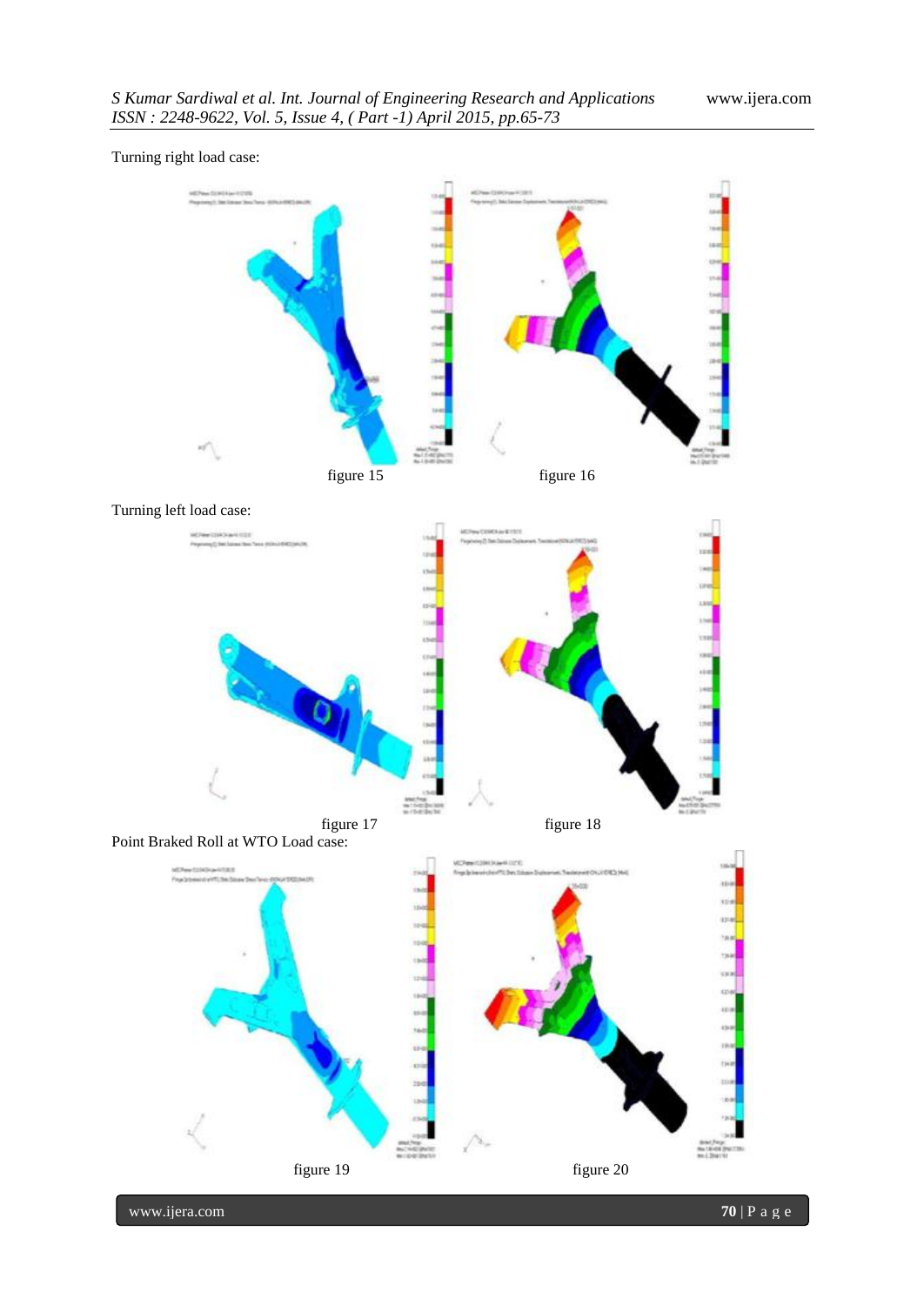



Towing Aft Load Case:

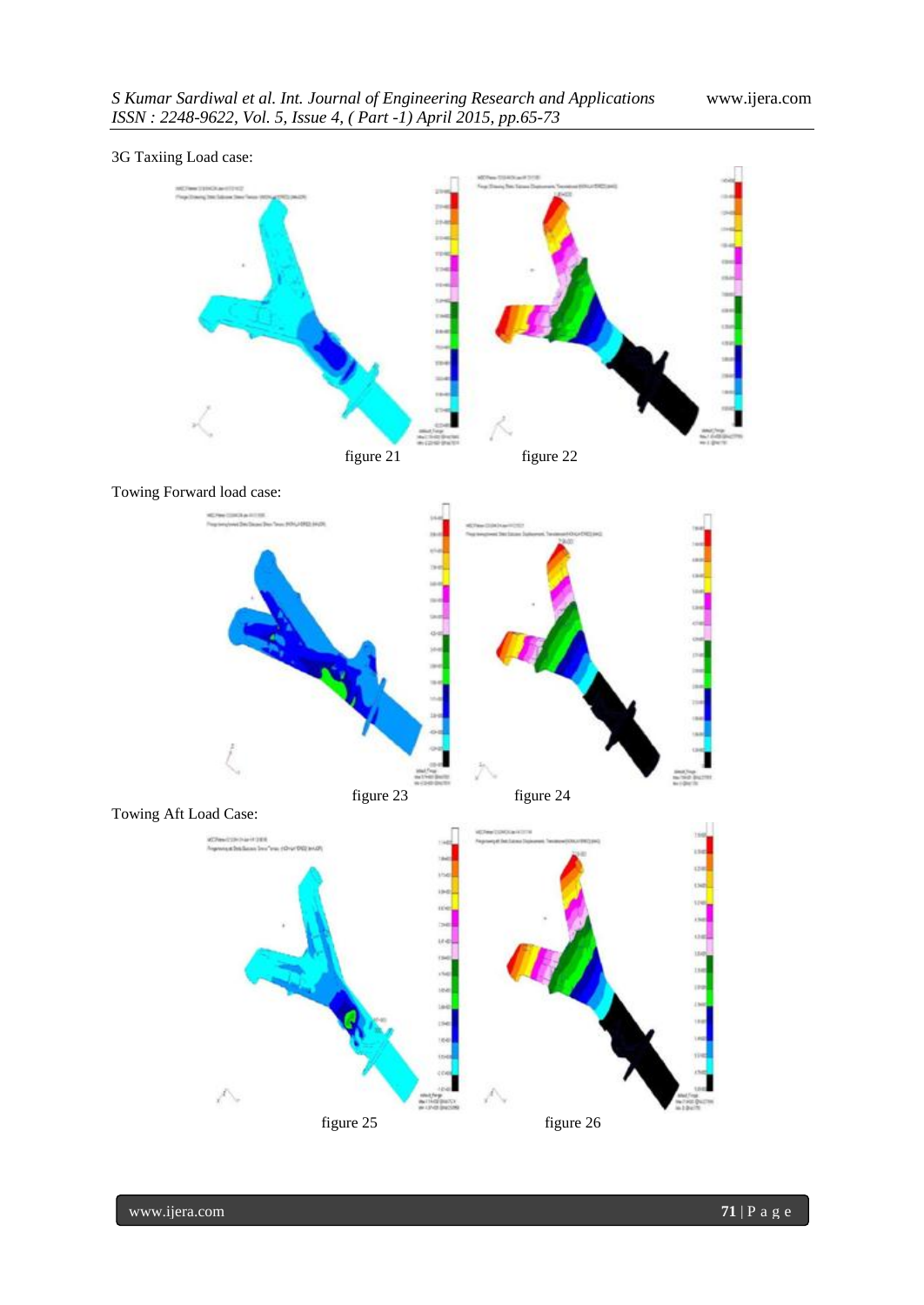

Towing side (1) Load case:





|  |  |  |  | Stress & reserve factor calculations: |
|--|--|--|--|---------------------------------------|
|--|--|--|--|---------------------------------------|

| S.No | Load case           | Displacement | Max Principal | Ultimate Tensile | <b>Reserve Factor</b> |
|------|---------------------|--------------|---------------|------------------|-----------------------|
|      |                     |              | Stress MPA    | Strength         |                       |
|      | spin up             | 0.76         | 119           | 460              | 3.86                  |
| Þ    | spring back         | 0.975        | 152           | 460              | 3.02                  |
|      | vertical<br>max     |              |               |                  |                       |
| B    | landing             | 0.249        | 36.1          | 460              | 12.74                 |
| A    | 3 point braked roll | 1.06         | 214           | 460              | 2.15                  |
| 15   | turning 1           | 0.857        | 121           | 460              | 3.80                  |
| 16   | turning2            | 0.859        | 115           | 460              |                       |
| n    | 3g taxiing          | 1.43         | 270           | 460              | 1.70                  |
| ß    | towing forward      | 0.796        | 97.4          | 460              | 4.72                  |
| 19   | towing aft          | 0.718        | 114           | 460              | 4.04                  |
| 10   | towing side 1       | 1.8          | 280           | 460              | 1.64                  |
| 11   | towing side 2       | 1.8          | 247           | 460              | 1.86                  |